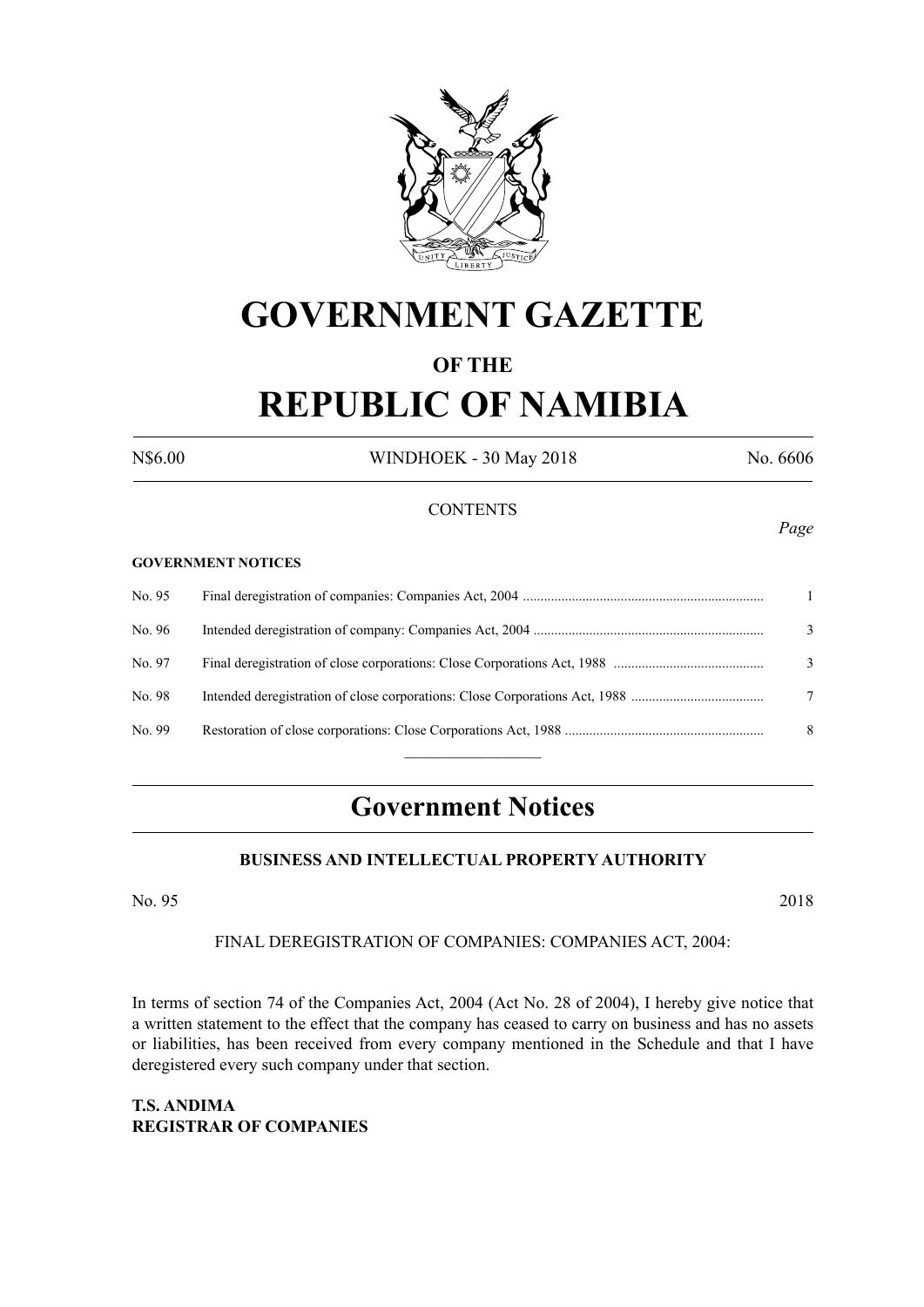| 1969/0046    | SWAMIBIE FINANSIELE DIENSBURO (PTY) LTD, P.O. BOX 81905, OLYMPIA,<br>WINDHOEK, N\$4000 (8) |
|--------------|--------------------------------------------------------------------------------------------|
| 1973/06582   | P.J. DU PLOOY AND SEUNS (PTY) LTD P.O. BOX 30, WINDHOEK, N\$4000 (6)                       |
| 1977/1000    | PG BISON (NAMIBIA) (PTY) LTD, P.O. BOX 30, WINDHOEK, N\$4000 (6)                           |
| 1979/0109    | SULZER BROTHERS (NAMIBIA) (PTY) LTD, PRIVATE BAG 12012, AUSS-                              |
|              | PANNPLATZ, WINDHOEK, N\$4000 (6)                                                           |
| 1982/0080    | BOEHRINGER INGELHEIM NAMIBIA (PTY) LTD, P.O. BOX 12012, AUSS-                              |
|              | PANNPLATZ, WINDHOEK, N\$ 4000 (6)                                                          |
| 1986/0102    | WINDHOEK FINANCIAL SERVICES (PTY) LTD, P.O. BOX 31122, PIONIERS-                           |
|              | PARK, WINDHOEK, N\$4000 (6)                                                                |
| 1988/0083    | AGRIPLAIN (PTY) LTD, P.O. BOX 9779, WINDHOEK, N\$4000 (6)                                  |
| 1992/0255    | PEFINA NAMIBIA (PTY) LTD, P.O. BOX 2558, WINDHOEK, N\$4000 (6)                             |
| 1993/0483    | RUNDU DEVELOPMENT COMPANY (PTY) LTD, P.O. BOX 97401, MAERUA                                |
|              | MALL, N\$4000 (6)                                                                          |
| 1994/0094    | REDCON PROMOTION (PTY) LTD, P.O. BOX 81905, OLYMPIA, WINDHOEK,                             |
|              | N\$4000 (6)                                                                                |
| 1995/0168    | HEATHERBELLE FARMING (PTY) LTD, P.O. BOX 30, WINDHOEK, N\$4000 (6)                         |
| 1999/0373    | CASA MIA SENIOR PARK DEVELOPING COMPANY (PTY) LTD P.O.BOX                                  |
|              | 31122, PIONIERSPARK, WINDHOEK, N\$4000 (6)                                                 |
| 2003/0170    | MONIQI PROPERTIES (PTY) LTD, P.O. BOX 30, WINDHOEK, N\$4000 (8)                            |
| 2005/0073    | THE SWIMMING ACADEMY (PTY) LTD, P.O. BOX 81905, OLYMPIA, WIND-                             |
|              | HOEK, N\$4000 (10)                                                                         |
| 2006/0429    | NAMIB SWIMMING ACADEMY (PTY) LTD, P.O. BOX 81905, OLYMPIA,                                 |
|              | WINDHOEK, N\$4000 (10)                                                                     |
| 2006/0677    | NAMIB COACHING ACADEMY (PTY) LTD, P.O. BOX 81905, OLYMPIA,                                 |
|              | WINDHOEK, N\$4000 (10)                                                                     |
| 2006/0676    | NAMIB SWIMMING DEVELOPMENT (PTY) LTD P.O. BOX 81905, OLYMPIA,                              |
|              | WINDHOEK, N\$4000 (10)                                                                     |
| 2009/0200    | HANGALA MOTORS (PTY) LTD, P.O. BOX 2558, WINDHOEK, N\$4000 (3)                             |
| 2010/0025    | TLP INVESTMENT ONE TWO FOUR (PTY) LTD, P.O. BOX 5061,                                      |
|              | AUSSPANNPLATZ, WINDHOEK, N\$4000 (6)                                                       |
| 2012/0759    | TUYE PROPERTY INVESTMENTS TWENTY FIVE (PTY) LTD, P.O. BOX 30,                              |
|              | WINDHOEK, N\$4000 (6)                                                                      |
| 2013/0593    | GRINDROD LOCOMOTIVES NAMIBIA (PTY) LTD, P.O. BOX 97401, MAERUA                             |
|              | MALL, WINDHOEK, N\$4000 (6)                                                                |
| 2013/0825    | NAMIBIA GREEN ENERGY (PTY) LTD, P.O. BOX 30, WINDHOEK, N\$4000 (4)                         |
| 2014/0014    | SCHICKSTRAPROPERTY (PTY) LTD, P.O. BOX 81905, OLYMPIA, WINDHOEK,                           |
| 2014/0200    | N\$4000 (8)<br>T. MEYER INVESTMENTS (PTY) LTD, P.O. BOX 97401, MAERUA MALL,                |
|              | WINDHOEK, N\$4000 (6)                                                                      |
| 2015/1049    | ONGALA TECHNOLOGY HOLDINGS (PTY) LTD, P.O. BOX 2558, WINDHOEK,                             |
|              | N\$4000 (8)                                                                                |
| 2016/0092    | CUBE PROPERTY DEVELOPMENTS (PTY) LTD, P.O. BOX 30, WINDHOEK,                               |
|              | N\$4000 (8)                                                                                |
| 2016/1370    | MULILO ATLAS NAMIBIA SOLAR PV1 (PTY) LTD, P.O. BOX 30, WINDHOEK,                           |
|              | N\$4000 (4)                                                                                |
| 21/2011/0227 | ASSOCIATION OF CONSULTING ENGINEERS OF NAMIBIA (PTY) LTD, P.O.                             |
|              | BOX 3300, WINDHOEK, NIL NIL                                                                |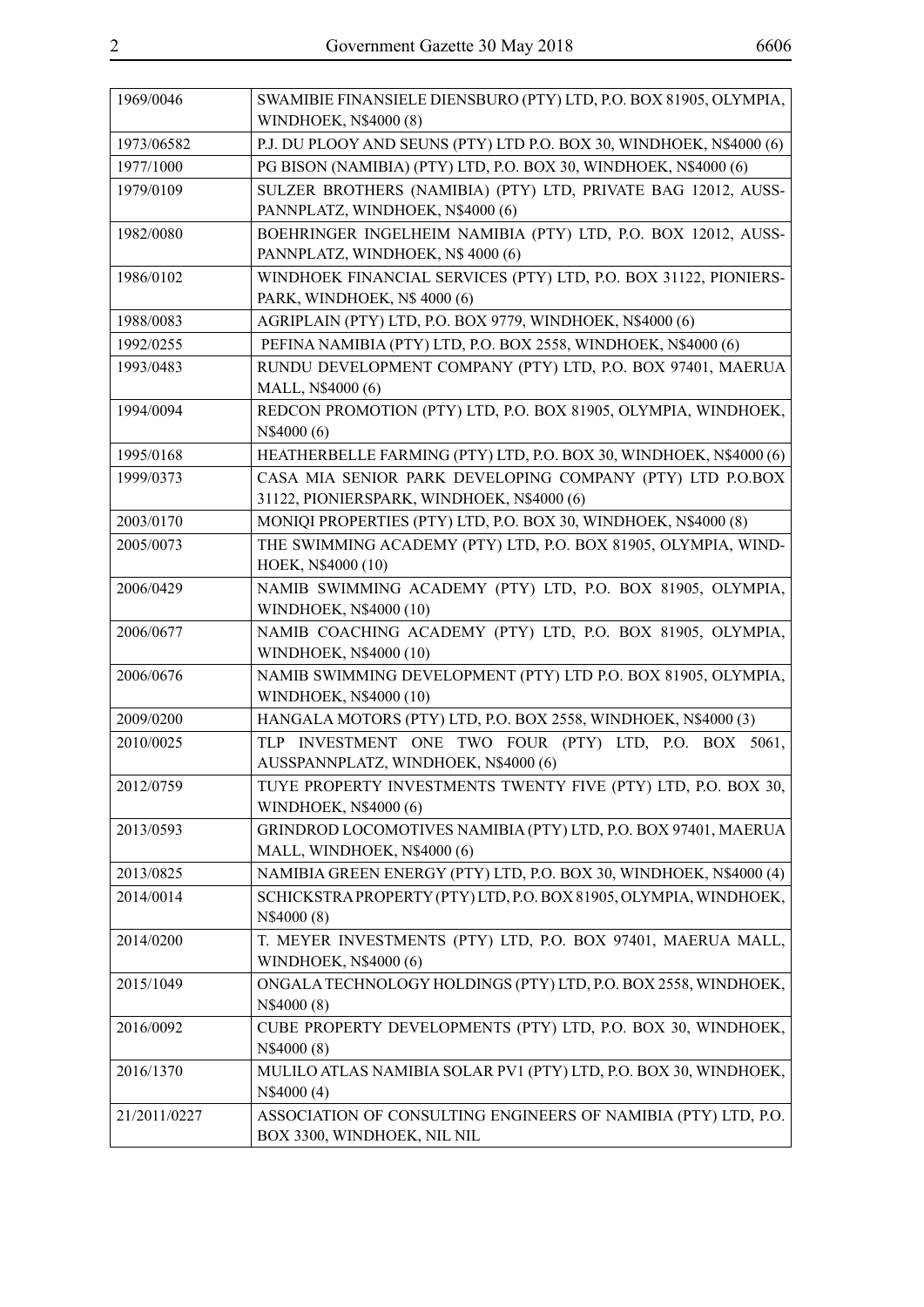| 21/2013/0562     | ROTARY CLUB OF WALVIS BAY NAMIBIA (PTY) LTD, P.O. BOX 14, WALVIS |
|------------------|------------------------------------------------------------------|
|                  | BAY. NIL NIL                                                     |
| F/1983/010725/06 | MEDICLINIC INTERNATIONAL LIMITED (PTY) LTD, P.O. BOX 2558, WIND- |
|                  | HOEK, N\$1414122131                                              |

#### **BUSINESS AND INTELLECTUAL PROPERTY AUTHORITY**

 $\overline{\phantom{a}}$  , where  $\overline{\phantom{a}}$ 

No. 96 2018

#### INTENDED DEREGISTRATION OF COMPANY: COMPANIES ACT 2004

In terms of section 74(3) of the Companies Act, 2004 (Act No. 28 of 2004), I hereby give notice that I have, at the expiration of two months, from the date of publication of this notice, the company mentioned in the Schedule will, unless good cause is shown to the contrary, be deregistered.

#### **T.S. ANDIMA REGISTRAR OF COMPANIES**

**NOTE:** No guarantee is given in respect of the particulars furnished and no responsibility is accepted for errors or omissions or the consequences thereof.

| 2000/0273 | DRAGNAM FISHERIES COMPANY (PTY) LTD, EDIFICIO 54, APART 604, |
|-----------|--------------------------------------------------------------|
|           | HAVANA DEL ESTE, CIVDAD HAVANA, CUBA, N\$1000 (1)            |
|           |                                                              |

#### **BUSINESS AND INTELLECTUAL PROPERTY AUTHORITY**

No. 97 2018

#### FINAL DEREGISTRATION OF COMPANIES: COMPANIES ACT, 2004:

In terms of section 74 of the Companies Act, 2004 (Act No. 28 of 2004), I hereby give notice that a written statement to the effect that the company has ceased to carry on business and has no assets or liabilities, has been received from every company mentioned in the Schedule and that I have deregistered every such company under that section.

#### **T.S. ANDIMA REGISTRAR OF COMPANIES**

**NOTE:** No guarantee is given in respect of the accuracy of the particulars furnished and no responsibility is accepted for errors or omissions or the consequences thereof.

| CC/1996/1226 | DER MALER CC, P.O. BOX 90919, KLEIN WINDHOEK, WINDHOEK, N\$100(5)  |
|--------------|--------------------------------------------------------------------|
| CC/1996/0814 | JOHN INVESTMENTS CC, P.O. BOX 31356, WINDHOEK, N\$100 (6)          |
| CC/1997/0710 | JOSIE'S BOERDERY CC, P.O. BOX 81905, OLYMPIA, WINDHOEK, N\$100 (1) |
| CC/1997/0025 | HENMAR INVESTMENTS CC, P.O. BOX 90774, WINDHOEK, N\$100 (6)        |
| CC/1997/0120 | KUO TUNG CC, P.O. BOX 1444, WINDHOEK, N\$100 (6)                   |
| CC/1997/0221 | AFRICAN WILDERNESS TRAILS CC, P.O. BOX 130, SWAKOPMUND, N\$100 (1) |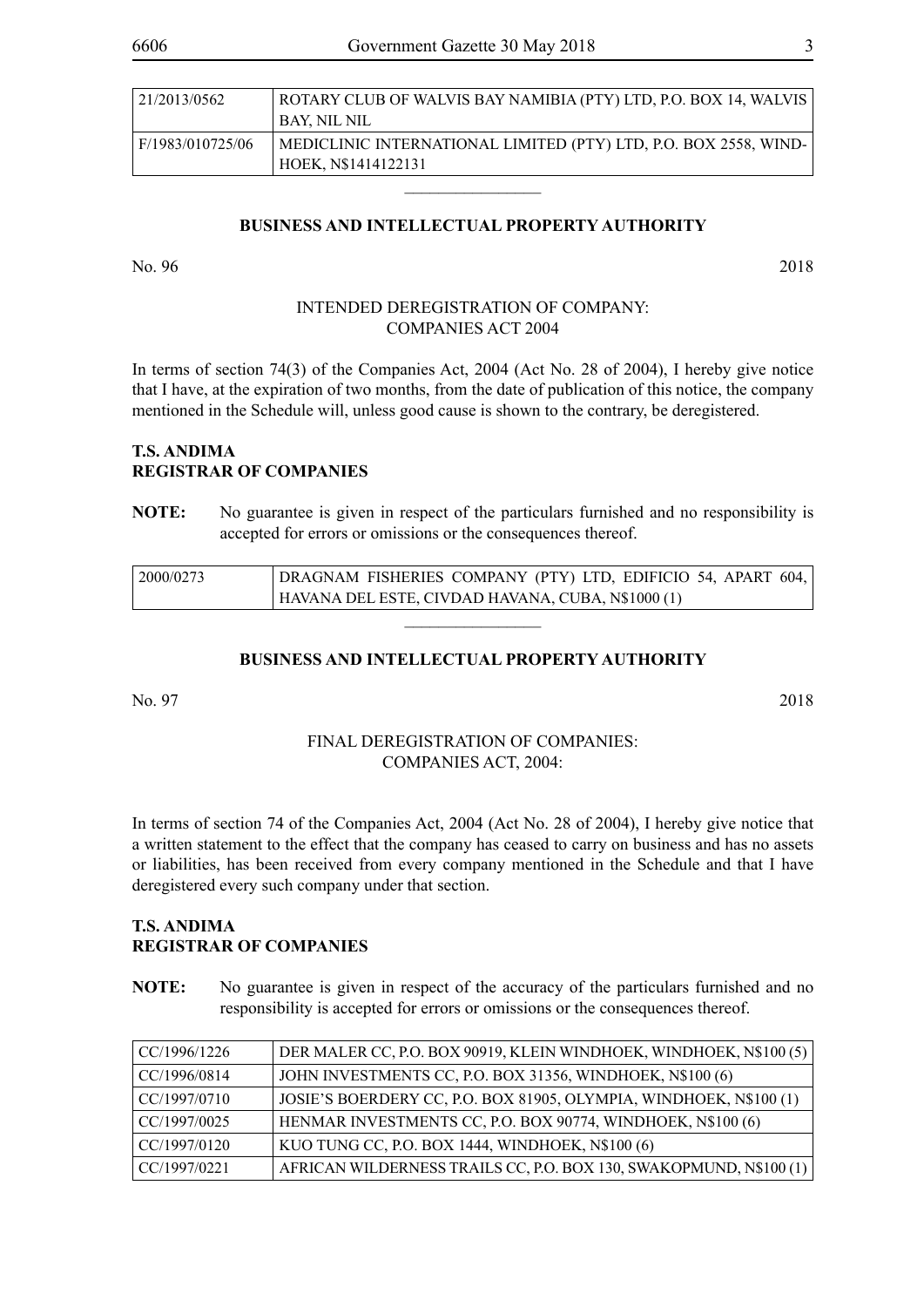| CC/1997/0528 | TEXAS STEAK RANCH CC, P.O. BOX 31122, PIONIERSPARK, WINDHOEK,<br>N\$100(1)                      |
|--------------|-------------------------------------------------------------------------------------------------|
| CC/1999/1564 | THE WATERWISE SHOP CC, P.O. BOX 81905, OLYMPIA, WINDHOEK, N\$100 (10)                           |
| CC/2000/0026 | WILFRA INVESTMENTS NUMBER ONE CC, P.O. BOX 30, WINDHOEK, N\$100 (6)                             |
| CC/2000/0010 | WILFRA INVESTEMENTS NUMBER TWO CC, P.O. BOX 30, WINDHOEK,<br>N\$100(6)                          |
| CC/2000/0321 | ADLER TEN CC, P.O. BOX 97401, MAERUA MALL, WINDHOEK, N\$100 (10)                                |
| CC/2000/0682 | CITY PARK PROPERTY CC, P.O. BOX 97401, MAERUA MALL WINDHOEK,<br>N\$100(8)                       |
| CC/2001/0693 | PHOENIX INVESTMENTS CC, P.O. BOX 40721, AUSSPANNPLATZ, WIND-<br>HOEK, N\$10 (6)                 |
| CC/2001/2594 | CHARLEMAGNE TWENTY INVESTMENTS CC, P.O. BOX 21683, WINDHOEK,<br>N\$100(6)                       |
| CC/2002/0653 | CARPE DIEM CARGO CARRIERS CC, P.O. BOX 1782, OTJIWARONGO, N\$100 (7)                            |
| CC/2003/1289 | GONDWANA TOURS CC, P.O. BOX 2258, SWAKOPMUND, N\$100 (9)                                        |
| CC/2003/2552 | ERF TWO NINE SEVEN WALVIS BAY UNIT B CC, P.O. BOX 14, WALVIS BAY,<br>N\\$100 (10)               |
| CC/2003/0235 | CARPE DIEM AVIATION CC, P.O. BOX 1782, OTJIWARONGO, N\$100 (7)                                  |
| CC/2003/1598 | MMOOI CONSULTING CC, P.O. BOX 130, SWAKOPMUND, N\$100 (10)                                      |
| CC/2003/2825 | HEC PRODUCTIONS CC, P.O. BOX 24394, WINDHOEK, N\$100 (10)                                       |
| CC/2003/2042 | CARPE DIEM MECHANICAL SERVICES CC, P.O. BOX 1782, OTJIWARONGO,<br>N\$100(4)                     |
| CC/2004/0947 | NORTHGARE SERVICE CENTRE CC, P.O.BOX 744, OTJIWARONGO, N\$100 (10)                              |
| CC/2004/1149 | T.D.I MOTOR SERVICE CENTRE CC, P.O. BOX 3071, WINDHOEK, N\$100 [(4)                             |
| CC/2004/0924 | THUSANANG INVESTMENTS CC, P.O. BOX 10444, KHOMASDAL, N\$100 (4)                                 |
| CC/2004/2082 | BV INVESTMENTS FOUR HUNDRED AND ONE CC, P.O. BOX 2781,<br><b>WINDHOEK, N\$100 (6)</b>           |
| CC/2004/0338 | PRIMA NOVA NUMBER THIRTY TWO CC, P.O. BOX 14, WALVIS BAY, N\$100 (6)                            |
| CC/2004/0403 | A-UNIT EQUIPMENT HIRE NAMIBIA CC, P.O. BOX 14, WALVIS BAY, N\$100 (6)                           |
| CC/2004/2006 | THE LIGHT SHOP CC, P.O. BOX 97343, MAERUA MALL, WINDHOEK, N\$100 (6)                            |
| CC/2005/2925 | NAMIBIA COMPUTER AIDED DESIGN AND ENGINEERING CC, P.O. BOX<br>2434, SWAKOPMUND, N\$100 (10)     |
| CC/2005/0096 | OSHIKOTO AGRICULTURAL CONSULTANTS CC, P.O. BOX 1315, TSUMEB,<br>N\$100(1)                       |
| CC/2005/3032 | ROCK VIEW INVESTMENTS NUMBER FOUR CC, P.O. BOX 25384, WIND-<br>HOEK, N\$100 (6)                 |
| CC/2005/0284 | TWENTY-FOUR SEVEN HAULAGE SOLUTIONS CC, P.O. BOX 31606, WIND-<br>HOEK, N\$100 (3)               |
| CC/2005/3509 | FOUR SHORES INVESTMENTS NUMBER SIXTY EIGHT CC, P.O. BOX 81905,<br>OLYMPIA, WINDHOEK, N\$100 (6) |
| CC/2005/1416 | NAMIBIA BIRD CALCULATOR CC, P.O. BOX 30, WINDHOEK, N\$100 (10)                                  |
| CC/2005/1433 | PROSTYLE PRINTING CC, P.O. BOX 96403 WINDHOEK, N\$100 (9)                                       |
| CC/2005/0951 | BUDGET HOMES CC, P.O. BOX 97401, MAERUAL MALL, WINDHOEK, N\$100(5)                              |
| CC/2006/2338 | CARL ALEXANDER FURNITURE CC, P.O. BOX 130, SWAKOPMUND, N\$100 (3)                               |
| CC/2006/1903 | TIGER - TOOLS CC, P.O. BOX 81905, OLYMPIA, WINDHOEK, N\$100 (6)                                 |
| CC/2007/0108 | I.N. PROPERTIES DEVELOPERS CC, P.O. BOX 2781, WINDHOEK, N\$100 (8)                              |
| CC/2008/1993 | BLACK SHOE INVESTMENT TEN CC, P.O. BOX 2781, WINDHOEK, N\$100 (6)                               |
| CC/2008/0451 | AFRICAN DAYS TOURS AND SAFARIS CC, P.O.BOX 9955, EROS, WINDHOEK,<br>N\\$100 (10)                |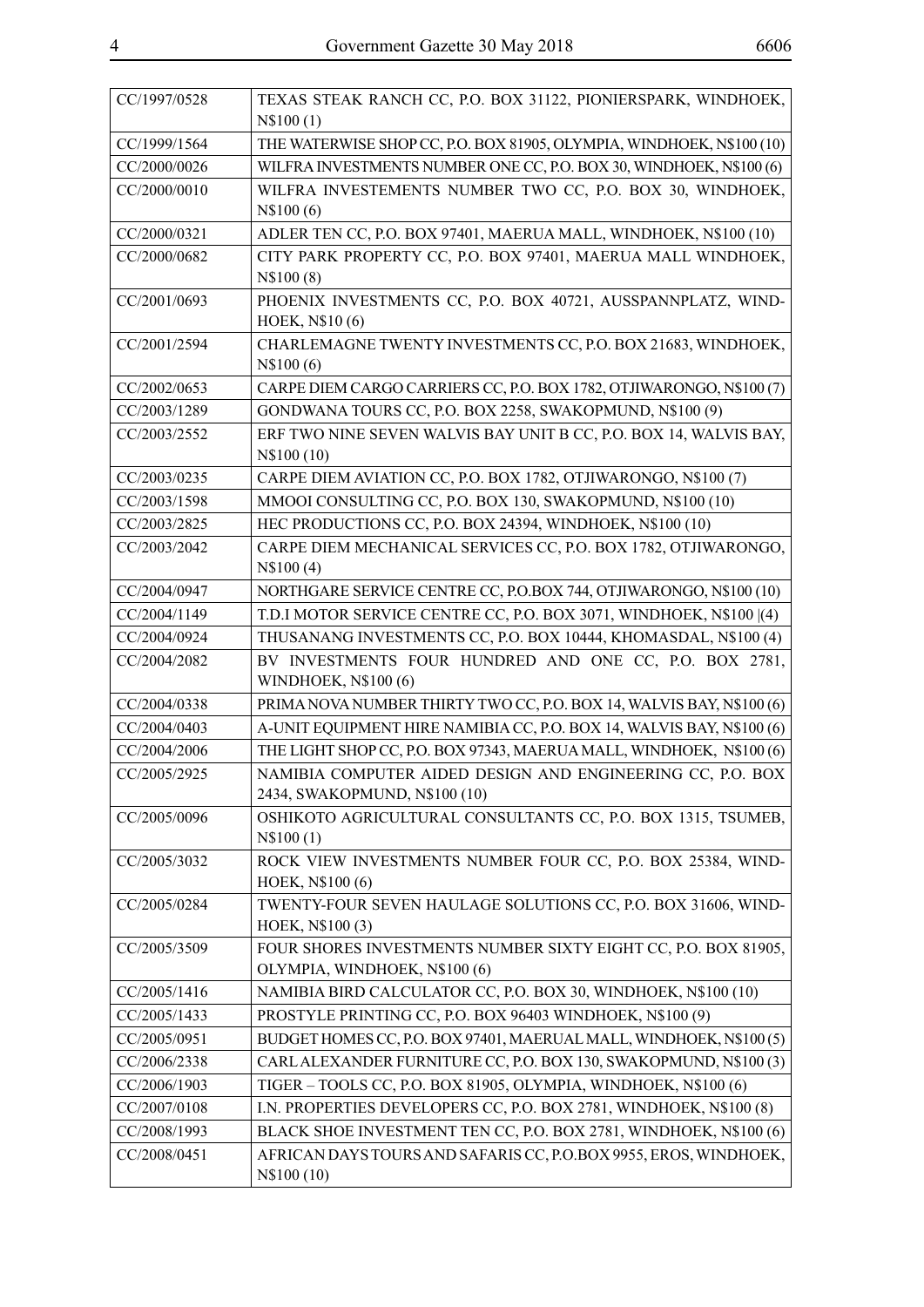| CC/2008/0393  | FISCON INVESTMENT TWENTY-NINE CC, P.O. BOX 1371, WALVIS BAY,                                   |
|---------------|------------------------------------------------------------------------------------------------|
|               | N\$100(6)                                                                                      |
| CC/2008/1994  | BLACK SHOE INVESTMENT NINE CC, P.O. BOX 2781, WINDHOEK, N\$100 (6)                             |
| CC/2008/3863  | URAVEST PROPERTY ENTRPRISES CC, P.O. BOX 9779, WINDHOEK, N\$100 (8)                            |
| CC/2008/1310  | SPURWAYS PROPERTY CC, P.O. BOX 2184, WINDHOEK, N\$100 (8)                                      |
| CC/2008/4054  | FRUIT AND VEG CITY (OSHAKATI) CC, P.O. BOX 30, WINDHOEK, N\$100 (6)                            |
| CC/2008/3770  | D'ALTON PROPERTIES ERF EIGHT ONE ZERO TSUMEB CC, P.O. BOX 21863,<br>WINDHOEK, N\$100 (8)       |
| CC/2009/3599  | ALMADA INVESTMENTS CC, P.O. BOX 90022, KLEIN WINDHOEK, N\$100 (8)                              |
| CC/2008/1921  | MAMVU CONSTRUCTION AND WELDING WORKS CC, P.O. BOX 165,<br><b>WINDHOEK, N\$100(5)</b>           |
| CC/2008/3941  | SCARCE TRADING CC, P.O. BOX 30523, PIONIERSPARK, N\$100 (4)                                    |
| CC/2008/4829  | UETUJAMA STRATEGIC HUMAN DEVELOPMENT CC, P.O. BOX 24378,<br>WINDHOEK, N\$100 (10)              |
| CC/2009/2559  | GLOBAL AFRIC' TRADING GROUP CC, P.O. BOX 24378, WINDHOEK, N\$100 (10)                          |
| CC/2009/1221  | Q AND A CONSULTING SERVICES CC, P.O. BOX 9521, WINDHOEK, N\$100 (10)                           |
| CC/2009/1299  | TUULI TRADING CC, P.O. BOX 96166, WINDHOEK, N\$100 (10)                                        |
| CC/2009/2414  | SAMUELSON CONSULTING SERVICES CC, P.O. BOX 21683, WINDHOEK,<br>N\$100 (10)                     |
| CC/2009/1292  | BURGERS EQUIPMENT AND SPARES OTJIWARONGO CC, P.O. BOX 21683,<br>WINDHOEK, N\$100 (6)           |
| CC/2010/3241  | ANTONY CONSTRUCTION CC, P.O. BOX 11430, KLEIN WINDHOEK, N\$100<br>(5)                          |
| CC/2010/4126  | JACARANDA CONSULTANCY CC, P.O. BOX 4490, WINDHOEK, N\$100 (10)                                 |
| CC/2010/5109  | CALCULI INVESTMENTS SIXTEEN CC, P.O. BOX 2781, WINDHOEK, N\$100<br>(6)                         |
| CC/2010/0888  | AFRICA ESCAPE TOURS CC, P.O. BOX 3323, WINDHOEK, N\$100 (10)                                   |
| CC/2011/5321  | YUCCA INVESTMENTS ONE HUNDRED AND SIXTEEN CC, P.O. BOX 30,<br>WINDHOEK, N\$100 (6)             |
| CC/2011/1595  | OMUTHIYA BED AND BREAKFAST CC, P.O. BOX 2403, ONDANGWA, N\$100 (1)                             |
| CC/2011/5959  | ETOKELO BED AND BREAKFAST CC P.O. BOX 7144, KUISEBMUND, N\$100 (1)                             |
| CC/2011/2427  | MAKALELO CONSTRUCTION AND CLEARING CC, P.O. BOX 15, KATIMA<br><b>MULILO, N\$ 300 (9)</b>       |
| CC/2011/2081  | CM CAR HIRE AND VEHICLE LEASE CC, P.O. BOX 22456, WINDHOEK,<br>N\\$100 (3)                     |
| CC/2011/1815  | ENZI INVESTMENT CC, P.O. BOX 55077, ROCKY CREST, N\$ 2500-00 (10)                              |
| CC/2011/5472  | ZENSO RESTAURANT CC, P.O. BOX 21683, WINDHOEK, N\$100 (6)                                      |
| CC/2012/9354  | FRESH-HOME INVESTMENTS CC, P.O. BOX 24305, WINDHOEK, N\$100 (6)                                |
| CC/2012/3715  | ZINZIWE CASH LOAN CC, P.O. BOX 1943, SWAKOPMUND, N\$100-000 (9)                                |
| CC/2012/      | I-LOGISTICS NAMIBIA CC, P.O. BOX 99218, EROS, WINDHOEK, N\$100 (7)                             |
| CC/2012/1111  | ELAGO AND PANDU CONSTRUCTION AND TRADING CC, P.O. BOX 1808,                                    |
|               | WINDHOEK, N\$ 200 (10)                                                                         |
| CC/2012/8318  | JAZPER TRADING ENTERPRISE CC, P.O. BOX 60682, KATUTURA,<br>WINDHOEK, N\$1000 (6)               |
| CC/2012/8434  | CALCULI INVESTMENTS TWELVE CC, P.O. BOX 2781, WINDHOEK, N\$100 (6)                             |
| CC/2012/5740  | NAMIBIA TOUR ADVENTURERS CC, P.O. BOX 2781, WINDHOEK, N\$100 (1)                               |
|               |                                                                                                |
| CC/2012/7430  | PERFORMANCE CONSULTING CC, P.O. BOX 32119,<br>REWARDING<br>PIONIERSPARK, WINDHOEK, N\$100 (10) |
| CC/2013/12039 | CALCULI INVESTMENTS FORTY CC, P.O. BOX 2781, WINDHOEK, N\$100 (6)                              |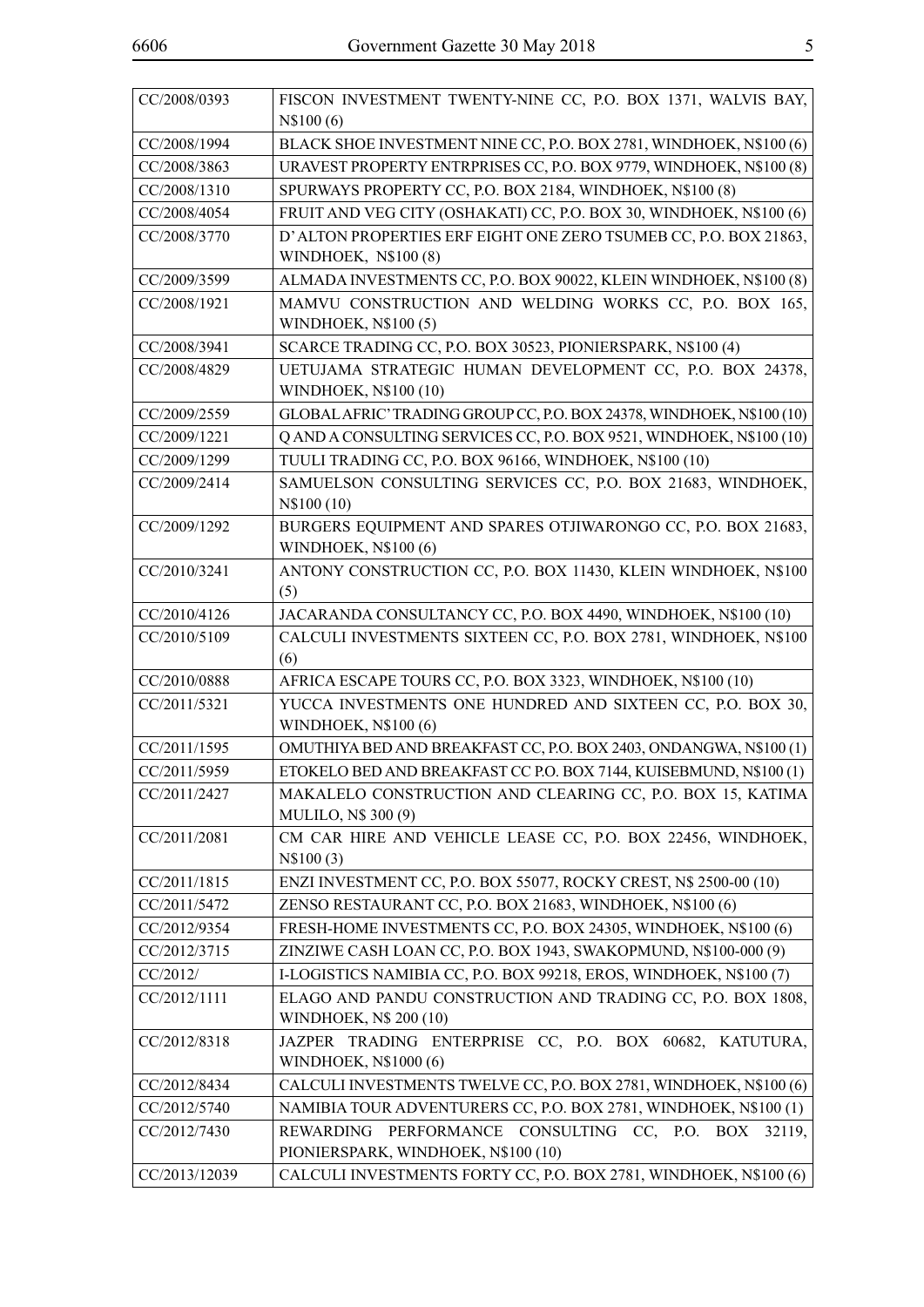| CC/2013/11802  | CALCULI INVESTMENTS FORTY FOUR CC, P.O. BOX 2781, WINDHOEK,<br>N\$100(6)                           |
|----------------|----------------------------------------------------------------------------------------------------|
| CC/2013/10636  | !GOWATI VILLAGE LODGE CC, P.O. BOX 90430, WINDHOEK, N\$100 (1)                                     |
| CC/2013/10836  | CALCULI INVESTMENTS THIRTY TWO CC, P.O. BOX 2781, WINDHOEK,<br>N\$100(6)                           |
| CC/2013/11645  | CALCULI INVESTMENTS FORTY TWO CC, P.O. BOX 2781, WINDHOEK,<br>N\$100(6)                            |
| CC/2013/08295  | VENONDUNGE TRADING CC, P.O. BOX 50352, BACHBRECHT, N\$100 (6)                                      |
| CC/2013/13385  | JAM ROCK INVESMENT CC, P.O. BOX 676, NGWEZE, N\$ 200 (10)                                          |
| CC/2013/00947  | ADVANCED LOGISTICS CC, P.O. BOX 25501, WINDHOEK, N\$100 (6)                                        |
| CC/2013/09782  | OUMA SE WARM POT TRADING ENTERPRISES CC, P.O. BOX 876,<br>MARIENTAL, N\$100 (6)                    |
| CC/2013/07865  | MPANDU DRIVING SCHOOL CC, P.O.BOX 2206, RUNDU, N\$100 (6)                                          |
| CC/2013/08762  | DANAMULYA NANAMULYA INVESTMENTS CC,<br>6080,<br>P.O.<br><b>BOX</b><br>NKURENKURU, N\$100 (10)      |
| CC/2013/10335  | CK CONSULTING CC, P.O.BOX 616, WINDHOEK, N\$100 (8)                                                |
| CC/2013/06472  | SIBALATANI INVESTMENT CC, P.O. BOX 1745, NGWEZE, N\$100 (6)                                        |
| CC/2013/00880  | ALBETHA CASH LOAN CC, P.O. BOX 50704, BACHBRECHT, N\$100 (8)                                       |
| CC/2013/05852  | NAANGONGWA TRADING ENTERPRISES CC, P.O. BOX 30, OLUNO-<br>ONDANGWA N\$100(3)                       |
| CC/2013/00956  | EHLING CONSTRUCTION CC, P.O. BOX 86654, EROS, N\$100 (8)                                           |
| CC/2013/10835  | CALCULI INVESTMENTS THREE CC, P.O. BOX 2781, WINDHOEK, N\$100 (6)                                  |
| CC/2014/00685  | BWP TRANSPORT CC, P.O. BOX 70367, KHOMASDAL, N\$100 (6)                                            |
| CC/2014/07673  | OMBWA NEKAYA TRADING CC, P.O. BOX 118, KATIMA MULILO, N\$100 (9)                                   |
| CC/2014/07551  | PHRONESIS (WISDOM) TRADING CC, P.O. BOX 308, OSHAKATI, N\$100 (7)                                  |
| CC/2014/09262  | DUDU TRADING ENTERPRISES CC, P.O. BOX 249, NGWEZE, N\$ 200 (10)                                    |
| CC/2014/06634  | RUK BUSINESS SERVICES CC, P.O. BOX 55337, ROCKY CREST, WINDHOEK,<br>N\\$100 (10)                   |
| CC/2014/6484   | GF VAN WYK INVESTMENTS CC, P.O. BOX 70095, WINDHOEK, N\$200 (6)                                    |
| CC/2015/14553  | LYEJA INVESTMENT CC, P.O. BOX 727, NGWEZE, N\$100 (6)                                              |
| CC/2015//03517 | YOUNG GENERATION INVESTMENTS CC, P.O. BOX 21889, WINDHOEK,<br>N\$100(3)                            |
| CC/2015/03997  | ALIGN BEAUTY HOUSE CC, P.O. BOX 2511, OSHAKATI, N\$100 (10)                                        |
| CC/2015/08760  | MARIA ZINHA TRADING CC, P.O. BOX 62, WINDHOEK, N\$100 (10)                                         |
| CC/2015/06059  | SEA WAVES INVESTMENT CC, P.O. BOX 1800, OSHAKATI, N\$100 (3)                                       |
| CC/2015/08227  | PELI INVESTMENT CC, P.O. BOX 853, OUTAPI, N\$100 (3)                                               |
| CC/2015/04229  | ONAKAMADI CHICKEN PROJECTS CC, P.O. BOX 120, ONDANGWA, N\$100 (6)                                  |
| CC/2015/14890  | NAKKY HAIR AND BEAUTY SALON CC, P.O. BOX 61719, KATUTURA,<br><b>WINDHOEK, N\$100 (6)</b>           |
| CC/2015/12841  | BODYTEC NAMIBIA CC, P.O. BOX 20198, WINDHOEK, N\$100 (3)                                           |
| CC/2015/02319  | IMENE TRADING CC, P.O. BOX 26089, WINDHOEK, N\$ 200 (10)                                           |
| CC/2015/11877  | GSB MANUFACTURER'S CONSTRUCTION AND CONSULTING SERVICES<br>CC, P.O. BOX 9851, WINDHOEK, N\$100 (5) |
| CC/2015/13137  | HERTZ ELECTRICAL CC, P.O. BOX 31293, PIONIERSPARK, WINDHOEK,<br>N\\$100(4)                         |
| CC/2015/03700  | ZOOMA'S CHICKEN CC, P.O. BOX 31356, WINDHOEK, N\$100 (1)                                           |
| CC/2015/14842  | AMKO INVESTMENTS SEVENTY TWO CC, P.O. BOX 4440, WALVIS BAY,<br>N\$100(6)                           |
| CC/2015/11936  | ADAM AND EVE CLOTHING AND ACCESSORIES CC, P.O. BOX 2781,<br><b>WINDHOEK, N\$100 (3)</b>            |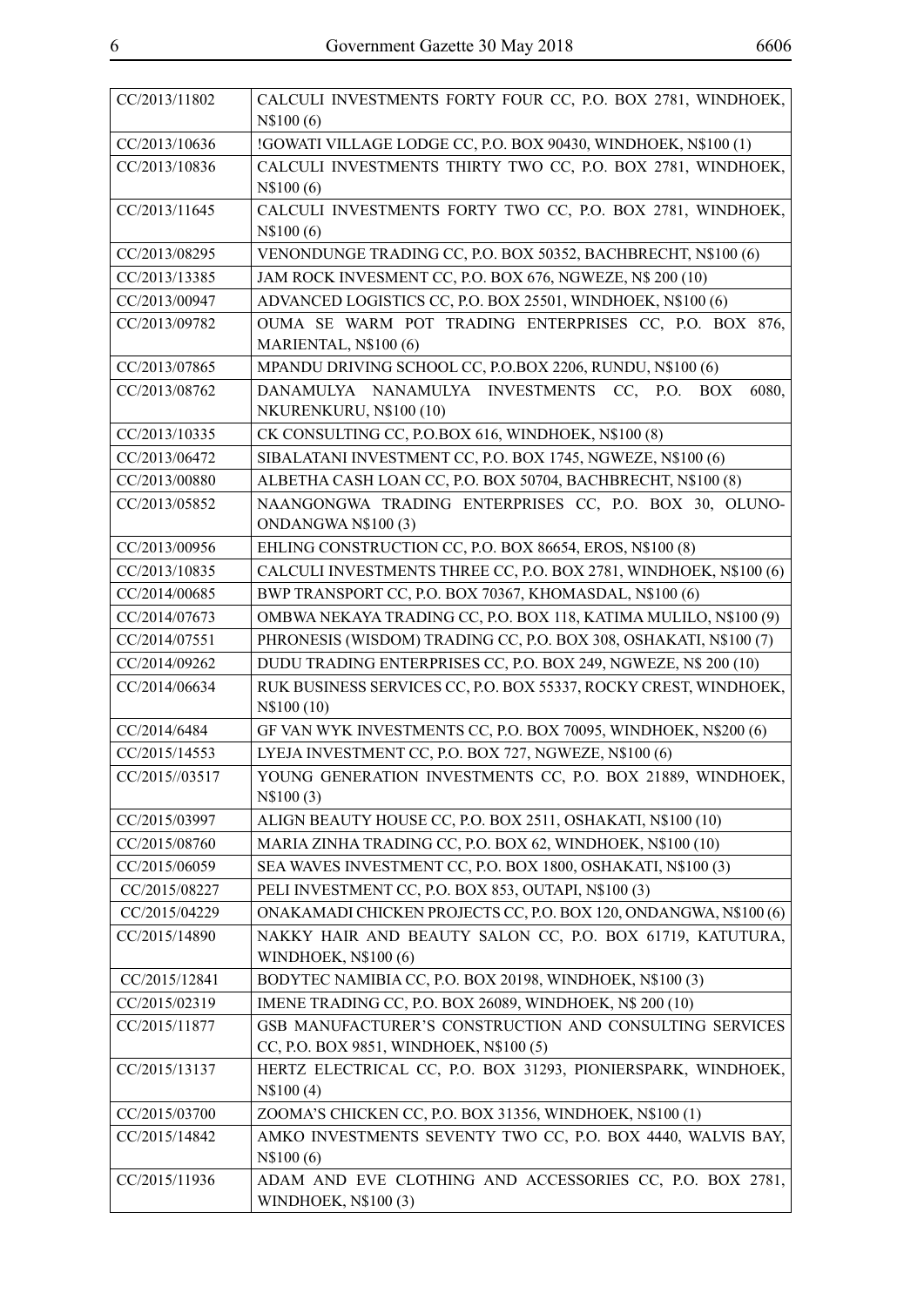| CC/2015/11898 | FOUR BY FOUR VEHICLE SALES NAMIBIA CC, P.O. BOX 2781, WINDHOEK,       |
|---------------|-----------------------------------------------------------------------|
|               | N\\$100(7)                                                            |
| CC/2016/07120 | ASHTON J TRANSPORT CC, P.O. BOX 80917, OLYMPIA, WINDHOEK, N\$100 (7)  |
| CC/2016/09922 | NDISHY HAIR BOUTIQUE CC, P.O. BOX 95358, WINDHOEK, N\$100 (3)         |
| CC/2016/00421 | TJITEPENDA BEAUTY AND NAILS SALON CC, P.O. BOX 63282, WINDHOEK,       |
|               | N\$100(3)                                                             |
| CC/2016/07699 | GAMALIA TOURS AND AIRPORT TRANSFERS CC, P.O. BOX 1075,                |
|               | WINDHOEK, N\$100 (4)                                                  |
| CC/2016/14943 | NINETY-FIVE INVESTMENTS CC, P.O. BOX 380, OKAHANDJA, N\$100 (6)       |
| CC/2016/16296 | NURTURING LIFE MAGAZINE CC, P.O. BOX 30, WINDHOEK, N\$100 (8)         |
| CC/2016/02366 | LOURIKA REINDERS PHOTOGRAPHY CC, P.O. BOX 81905, OLYMPIA,             |
|               | WINDHOEK, N\$100 (10)                                                 |
| CC/2016/07535 | VIGINITY TRAVEL AGENCY CC, P.O. BOX 23035, WINDHOEK, N\$100 (1)       |
| CC/2016/13548 | UATJU INVESTMENT CC, P.O. BOX 55337, ROCKY CREST, WINDHOEK,           |
|               | N\$100(6)                                                             |
| CC/2016/09379 | BAZAAR ART AND DESIGN CC, PRIVATE BAG 12012, AUSSPANNPLATZ,           |
|               | <b>WINDHOEK</b>                                                       |
| CC/2016/02401 | ALL GREEN LANDSCAPING AND GARDEN MAINTENANCE CC, P.O. BOX             |
|               | 81905, OLYMPIA, WINDHOEK, N\$100 (10)                                 |
| CC/2017/5565  | WALVIS BAY CONTRACTORS DEN CC, P.O. BOX 1075, WALVIS BAY (5)          |
| CC/2017/08939 | A.S SILUZUNGILA BUREAU DE EXCHANGE CC, P.O. BOX 1898, NGWEZE,         |
|               | N\$100(4)                                                             |
| CC/2017/03443 | STEPHEN'S DIESEL REPAIRS CC, P.O.BOX 81512, OLYMPIA, N\$100 (2)       |
| CC/2017/03442 | A AND S VEGETABLE WHOLESALERS CC, P.O. BOX 81512, OLYMPIA, N\$100 (2) |
| CC/2017/00827 | ANNETT'S DEN TAKE AWAY CC, P.O. BOX 8088, BACHBRECHT, N\$100 (4)      |
| CC/2017/01566 | KAKUENA INVESTMENT CC, P.O. BOX 15120, EENHANA, N\$100 (3)            |
| CC/2017/05565 | WALVIS BAY CONTRACTORS DEN CC, P.O. BOX 1075, WALVIS BAY, N\$100 (6)  |
| CC/2017/01198 | CLAUDIA'S PLATZ NUMBER TWENTY TWO CC, P.O. BOX 81905, OLYMPIA,        |
|               | <b>WINDHOEK, N\$100 (8)</b>                                           |
| CC/2017/01037 | CLAUDIA'S PLATZ NUMBER SIX CC, P.O. BOX 81905, OLYMPIA, WINDHOEK,     |
|               | Nt100(8)                                                              |
| CC/2017/02533 | CLAUDIA'S PLATZ NUMBER FIFTY FOUR CC, P.O. BOX 81905, OLYMPIA,        |
|               | WINDHOEK, Nt100 (8)                                                   |

#### **BUSINESS AND INTELLECTUAL PROPERTY AUTHORITY**

 $\frac{1}{2}$ 

| 2018 |
|------|
|      |

#### INTENDED DEREGISTRATION OF CLOSE CORPORATIONS : NOTICE IN TERMS OF THE CLOSE CORPORATIONS ACT, 1988

It terms of Section 26(1) of the Close Corporations Act, 1988 (Act No. 26 of 1988), I hereby give notice that I have, at the expiration of two months, from the date of publication of this notice, the close corporations mentioned in the schedule will, unless goo cause is shown to the contrary, be deregistered.

#### **T.S. ANDIMA REGISTRAR OF CLOSE CORPORATIONS**